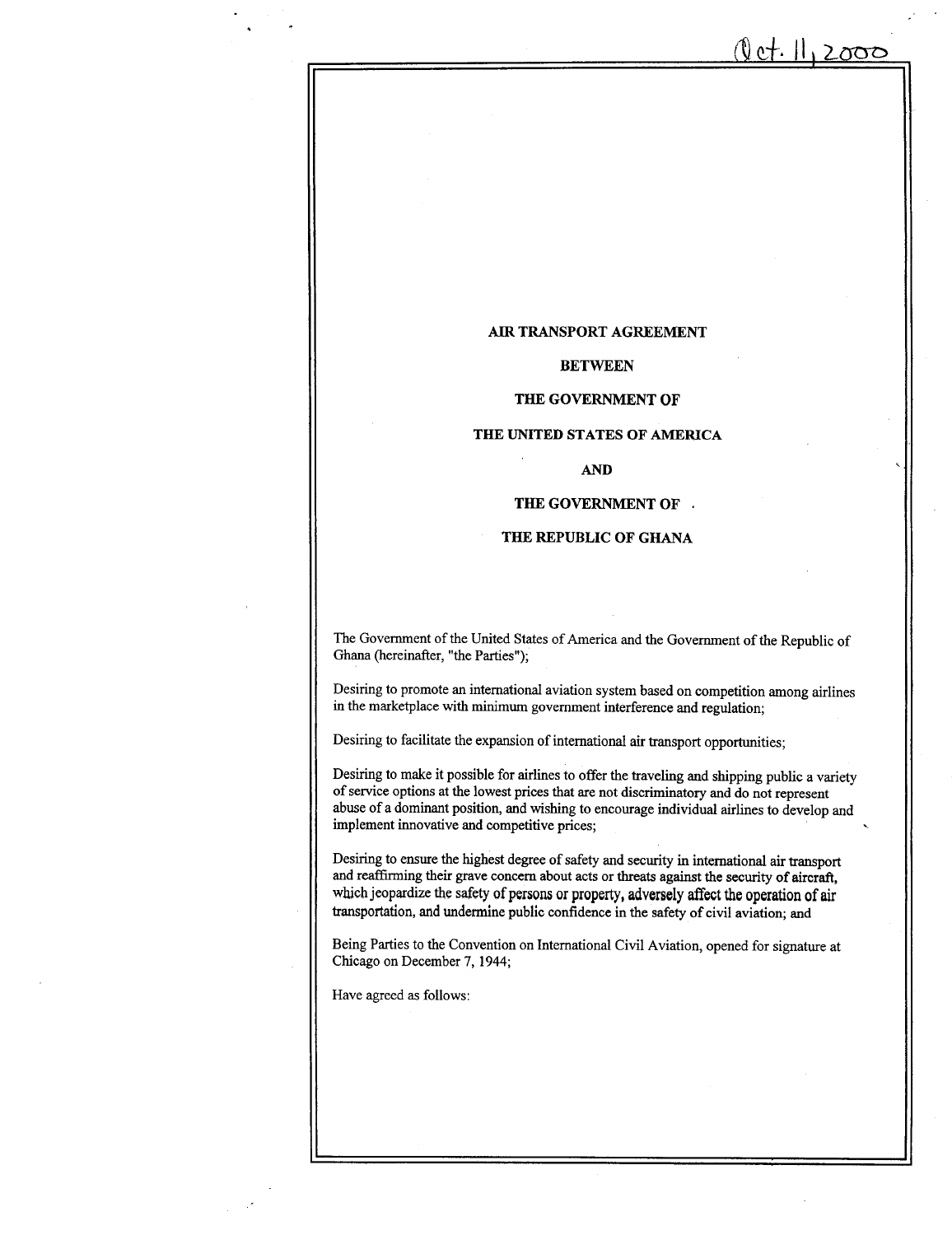# Article 1

2

# **Definitions**

For the purposes of this Agreement, unless otherwise stated, the term :

<sup>1</sup> . "Aeronautical authorities" means, in the case of the United States, the Department of Transportation, or its successor, and in the case of the Republic of Ghana, the Ministry of Roads and Transport, or its successor, or any person or agency authorized to perform functions exercised by the said Ministry;

2 . "Agreement" means this Agreement, its Annexes, and any amendments thereto;

3 . "Air transportation" means the public carriage by aircraft of passengers, baggage, cargo, and mail, separately or in combination, for remuneration or hire;

 $4.$ "Code sharing" means a cooperative marketing arrangement in which two or more airlines market and sell air transportation, under their respective designator codes, on a single aircraft operation.

5. "Convention" means the Convention on International Civil Aviation, opened for signature at Chicago on December 7, 1944, and includes:

a. any amendment that has entered into force under Article 94(a) of the Convention and has been ratified by both Parties, and

b . any Annex or any amendment thereto adopted under Article 90 of the Convention, insofar as such Annex or amendment is at any given time effective for both Parties;

6. "Designated airline" means an airline designated and authorized in accordance with Article 3 of this Agreement;

7. "Full cost" means the cost of providing service plus a reasonable charge for administrative overhead;

8. "International air transportation" means air transportation that passes through the airspace over the territory of more than one State;

9. "Price" means any fare, rate or charge for the carriage of passengers (and their baggage) and/or cargo (excluding mail) in air transportation charged by airlines, including their agents, and the conditions governing the availability of such fare, rate or charge;

 $10.$ "Stop for non-traffic purposes" means a landing for any purpose other than taking on or discharging passengers, baggage, cargo and/or mail in air transportation;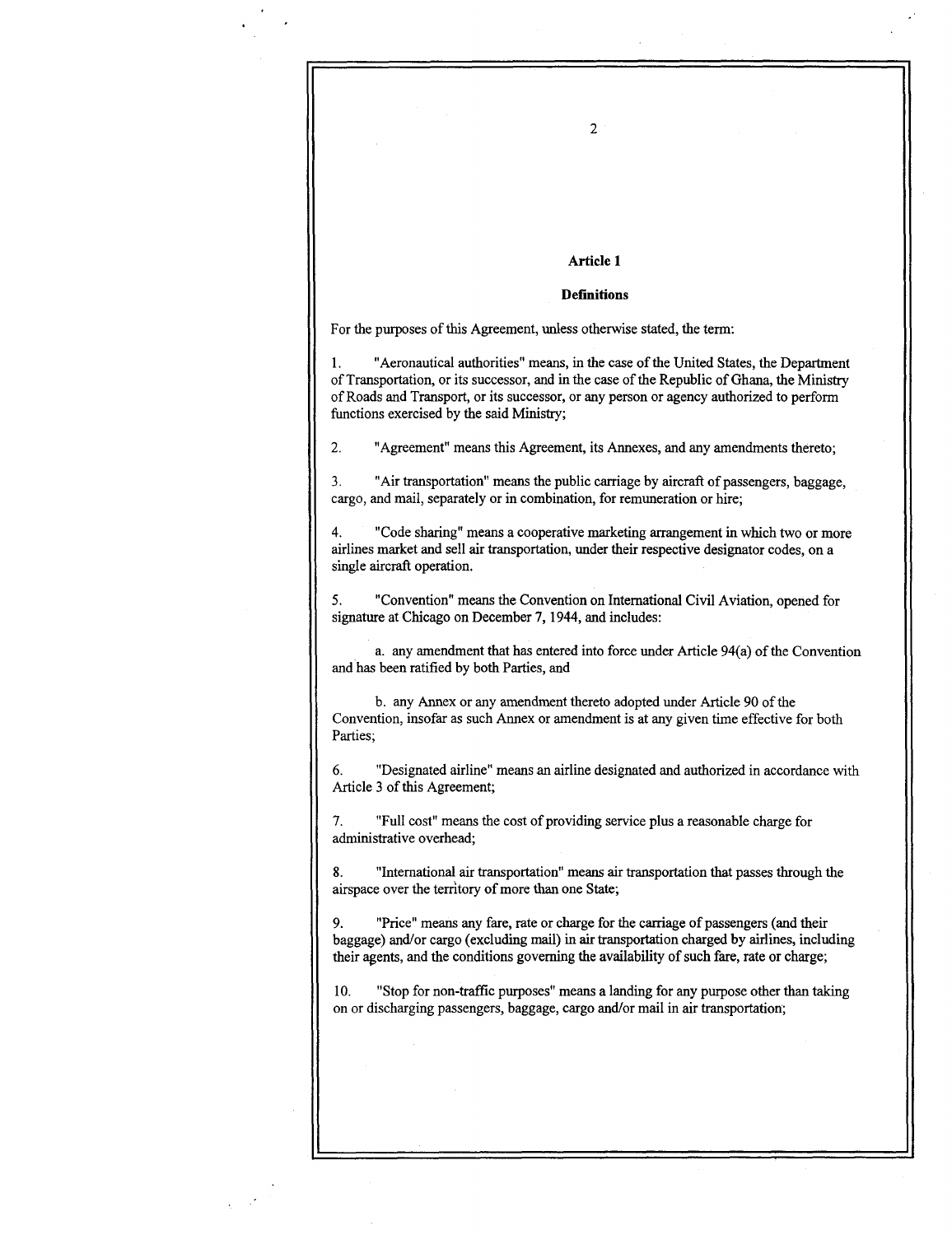11 . "Territory" means the land areas under the sovereignty, jurisdiction, protection, or trusteeship of a Party, and the territorial waters adjacent thereto; and

 $12.$ "User charge" means a charge imposed on airlines for the provision of airport, air navigation, or aviation security facilities or services including related services and facilities .

### Article 2

# Grant of Rights

**1.** Each Party grants to the other Party the following rights for the conduct of international air transportation by the airlines of the other Party :

a. the right to fly across its territory without landing;

b. the right to make stops in its territory for non-traffic purposes; and

c. the rights otherwise specified in this Agreement.

2. Nothing in this Article shall be deemed to confer on the airline or airlines of one Party the rights to take on board, in the territory of the other Party, passengers, their baggage, cargo, or mail carried for compensation and destined for another point in the territory of that other Party.

### Article 3

# Designation and Authorization

1 . Each Party shall have the right to designate as many airlines as it wishes to conduct international air transportation in accordance with this Agreement and to withdraw or alter such designations . Such designations shall be transmitted to the other Party in writing through diplomatic channels, and shall identify whether the airline is authorized to conduct the type of air transportation specified in Annex I or in Annex II or both.

2 . On receipt of such a designation, and of applications from the designated airline, in the form and manner prescribed for operating authorizations and technical permissions, the other Party shall grant appropriate authorizations and permissions with minimum procedural delay, provided :

a. substantial ownership and effective control of that airline are vested in the Party designating the airline, nationals of that Party, or both;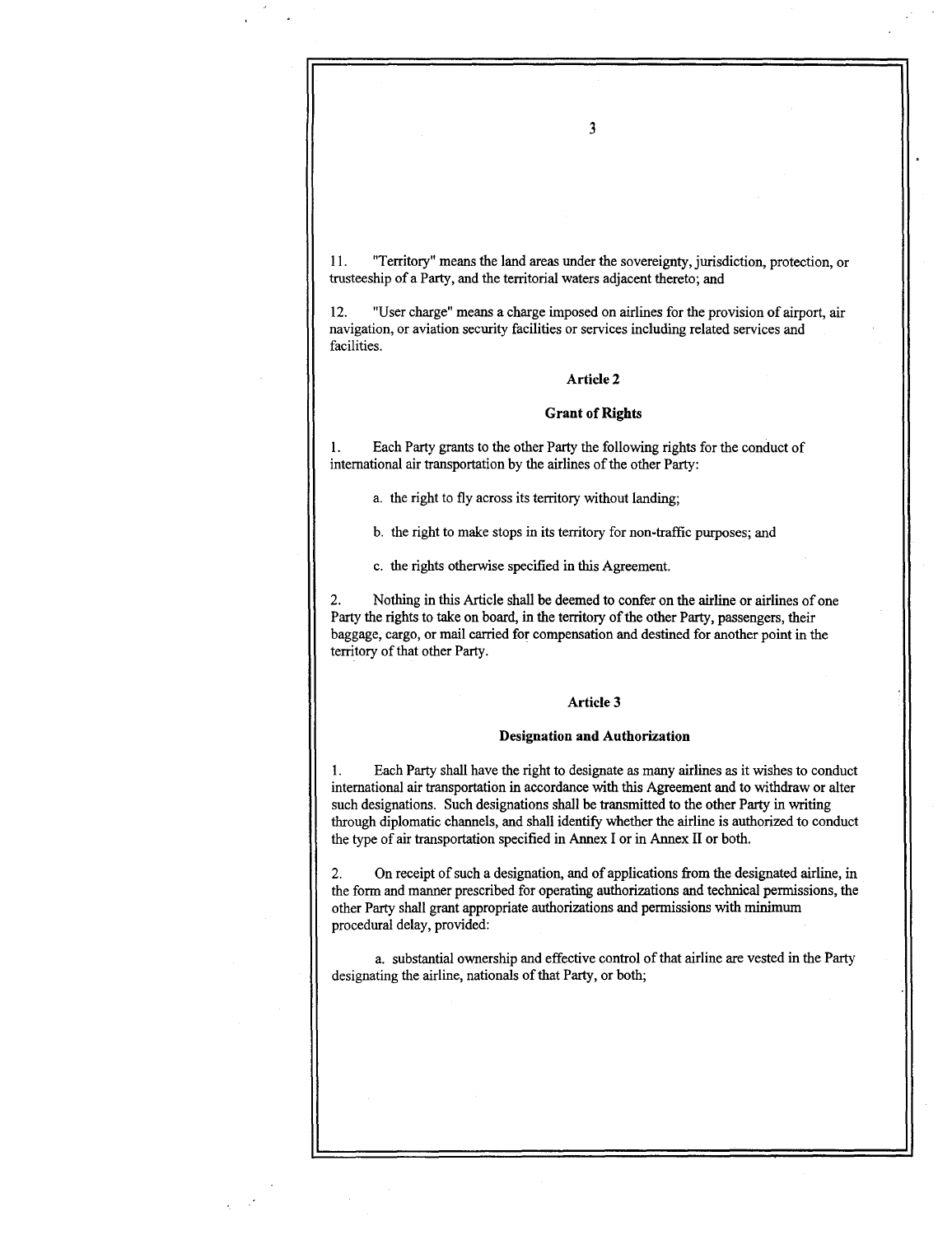b . the designated airline is qualified to meet the conditions prescribed under the laws and regulations normally applied to the operation of international air transportation by the Party considering the application or applications; and

4

c. the Party designating the airline is maintaining and administering the standards set forth in Article 6 (Safety) and Article 7 (Aviation Security) .

### Article 4

# Revocation of Authorization

1 . Either Party may revoke, suspend or limit the operating authorizations or technical permissions of an airline designated by the other Party where :

a. substantial ownership and effective control of that airline are not vested in the other Party, the Party's nationals, or both;

b . that airline has failed to comply with the laws and regulations referred to in Article 5 (Application of Laws) of this Agreement; or

c . the other Party is not maintaining and administering the standards as set forth in Article 6 (Safety).

2 . Unless immediate action is essential to prevent further noncompliance with subparagraphs 1b or 1c of this Article, the rights established by this Article shall be exercised only after consultation with the other Party.

3 . This Article does not limit the rights of either Party to withhold, revoke, limit or impose conditions on the operating authorization or technical permission of an airline or airlines of the other Party in accordance with the provisions of Article 7 (Aviation Security).

### Article 5

# Application of Laws

**1.** While entering, within, or leaving the territory of one Party, its laws and regulations relating to the operation and navigation of aircraft shall be complied with by the other Party's airlines .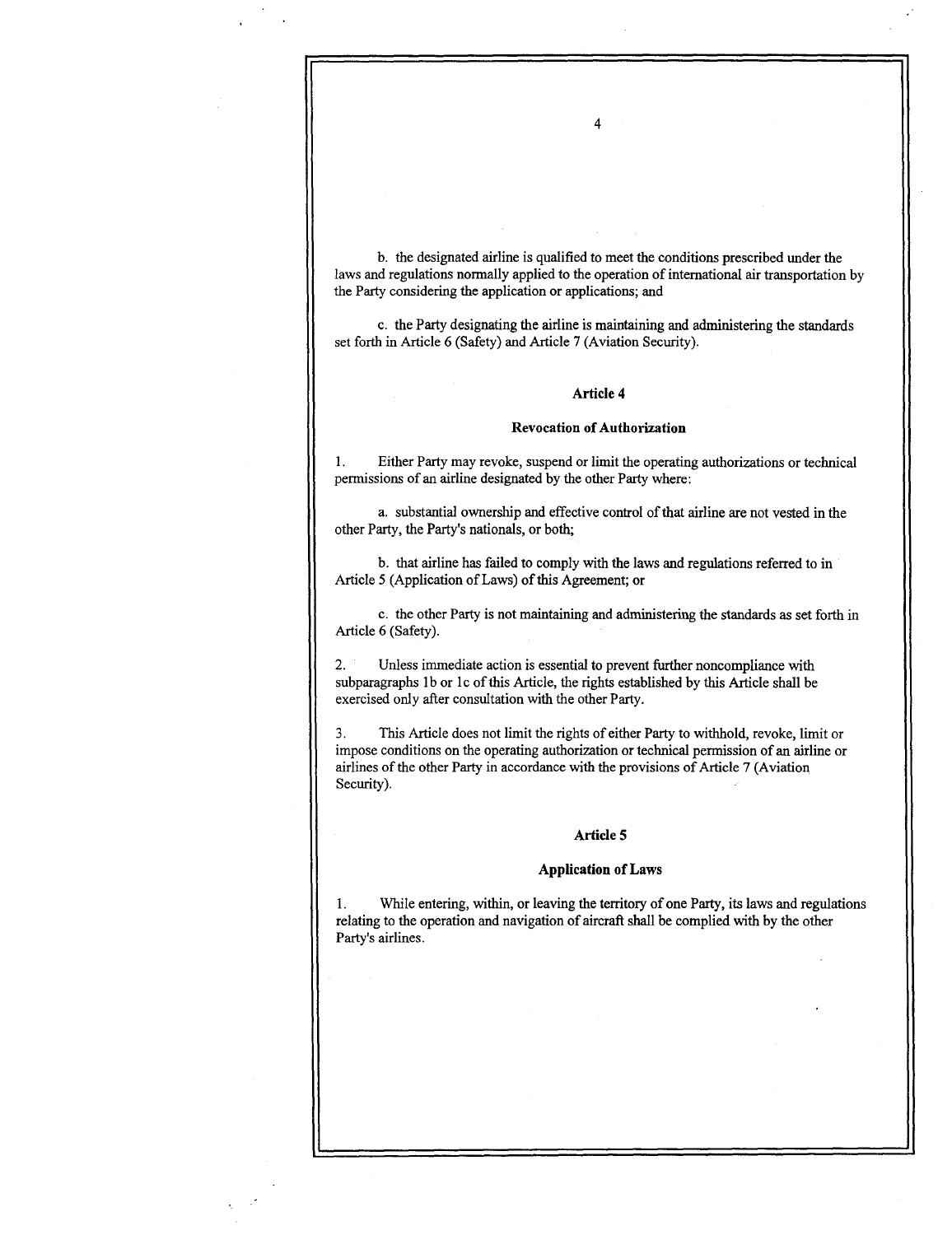$2.$ While entering, within, or leaving the territory of one Party, its laws and regulations relating to the admission to or departure from its territory of passengers, crew or cargo on aircraft (including regulations relating to entry, clearance, aviation security, immigration, passports, customs and quarantine or, in the case of mail, postal regulations) shall be complied with by, or on behalf of, such passengers, crew or cargo of the other Party's airlines .

# Article 6

#### Safety

1 . Each Party shall recognize as valid, for the purpose of operating the air transportation provided for in this Agreement, certificates of airworthiness, certificates of competency, and licenses issued or validated by the other Party and still in force, provided that the requirements for such certificates or licenses at least equal the minimum standards that may be established pursuant to the Convention. Each Party may, however, refuse to recognize as valid for the purpose of flight above its own territory, certificates of competency and licenses granted to or validated for its own nationals by the other Party .

2. Either Party may request consultations concerning the safety standards maintained by the other Party relating to aeronautical facilities, aircrews, aircraft, and operation of the designated airlines. If, following such consultations, one Party finds that the other Party does not effectively maintain and administer safety standards and requirements in these areas that at least equal the minimum standards that may be established pursuant to the Convention, the other Party shall be notified of such findings and the steps considered necessary to conform with these minimum standards, and the other Party shall take appropriate corrective action. Each Party reserves the right to withhold, revoke, or limit the operating authorization or technical permission of an airline or airlines designated by the other Party in the event the other Party does not take such appropriate corrective action within a reasonable time.

### Article 7

# Aviation Security

1 . In accordance with their rights and obligations under international law, the Parties reaffirm that their obligation to each other to protect the security of civil aviation against acts of unlawful interference forms an integral part of this Agreement. Without limiting the generality of their rights and obligations under international law, the Parties shall in particular act in conformity with the provisions of the Convention on Offenses and Certain Other Acts Committed on Board Aircraft, signed at Tokyo on September 14, 1963, the Convention for the Suppression of Unlawful Seizure of Aircraft, signed at The Hague on December 16, 1970, the Convention for the Suppression of Unlawful Acts against the Safety of Civil Aviation, signed at Montreal on September 23, 1971, and the Protocol for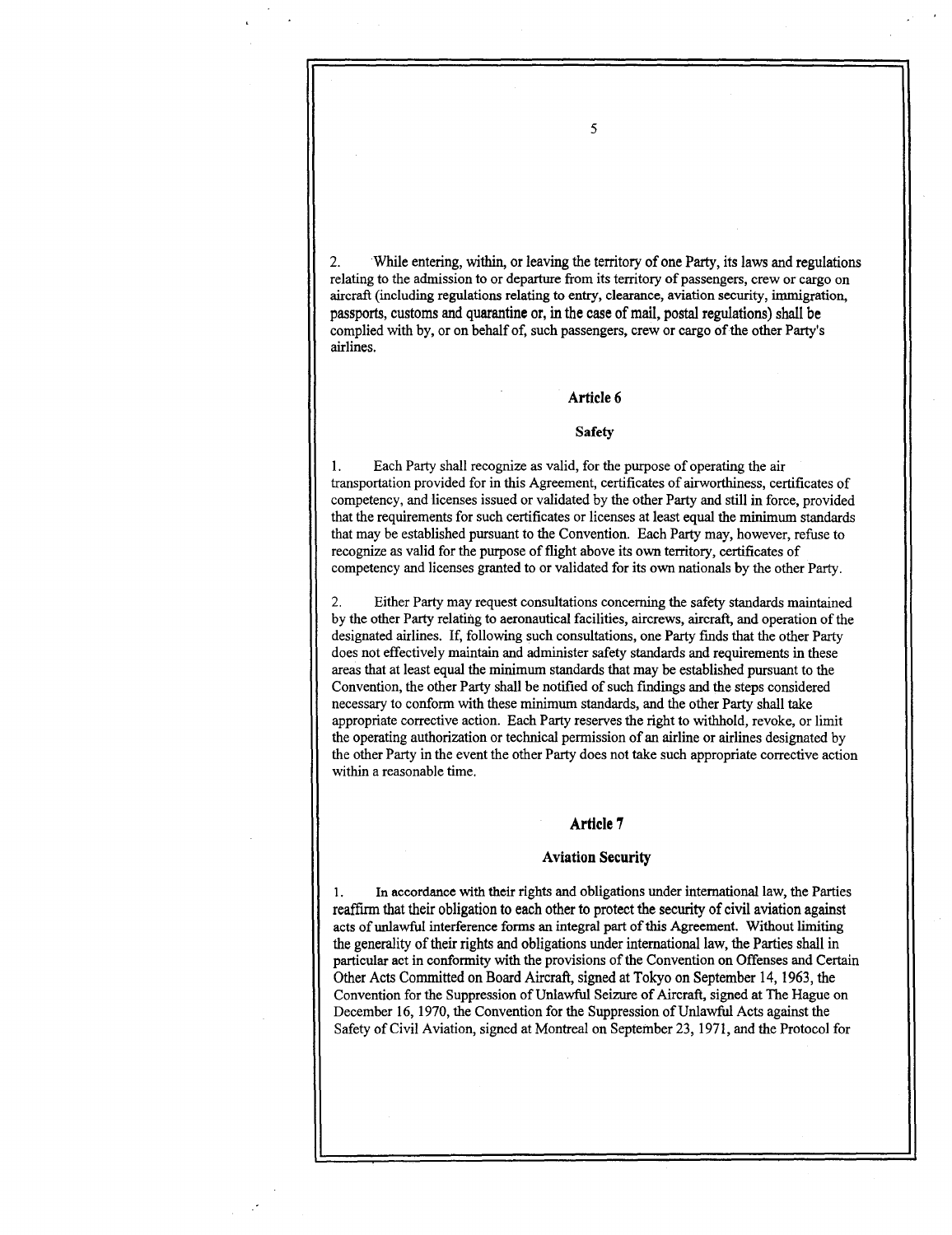the Suppression of Unlawful Acts of Violence at Airports Serving International Civil Aviation, done at Montreal on February 24, 1988 .

2 . The Parties shall provide upon request all necessary assistance to each other to prevent acts of unlawful seizure of civil aircraft and other unlawful acts against the safety of such aircraft, of their passengers and crew, and of airports and air navigation facilities, and to address any other threat to the security of civil air navigation.

3 . The Parties shall, in their mutual relations, act in conformity with the aviation security standards and appropriate recommended practices established by the International Civil Aviation Organization and designated as Annexes to the Convention; they shall require that operators of aircraft of their registry, operators of aircraft who have their principal place of business or permanent residence in their territory, and the operators of airports in their territory act in conformity with such aviation security provisions .

4. Each Party agrees to observe the security provisions required by the other Party for entry into, for departure from, and while within the territory of that other Party and to take adequate measures to protect aircraft and to inspect passengers, crew, and their baggage and carry-on items, as well as cargo and aircraft stores, prior to and during boarding or loading. Each Party shall also give positive consideration to any request from the other Party for special security measures to meet a particular threat.

5. When an incident or threat of an incident of unlawful seizure of aircraft or other unlawful acts against the safety of passengers, crew, aircraft, airports or air navigation facilities occurs, the Parties shall assist each other by facilitating communications and other appropriate measures intended to terminate rapidly and safely such incident or threat.

6. When a Party has reasonable grounds to believe that the other Party has departed from the aviation security provisions of this Article, the aeronautical authorities of that Party may request immediate consultations with the aeronautical authorities of the other Party. Failure to reach a satisfactory agreement within 15 days from the date of such request shall constitute grounds to withhold, revoke, limit, or impose conditions on the operating authorization and technical permissions of an airline or airlines of that Party. When required by an emergency, a Party may take interim action prior to the expiry of 15 days.

### Article 8

#### Commercial Opportunities

1 . The airlines of each Party shall have the right to establish offices in the territory of the other Party for the promotion and sale of air transportation.

 $\mathcal{L}$ The designated airlines of each Party shall be entitled, in accordance with the laws and regulations of the other Party relating to entry, residence, and employment, to bring in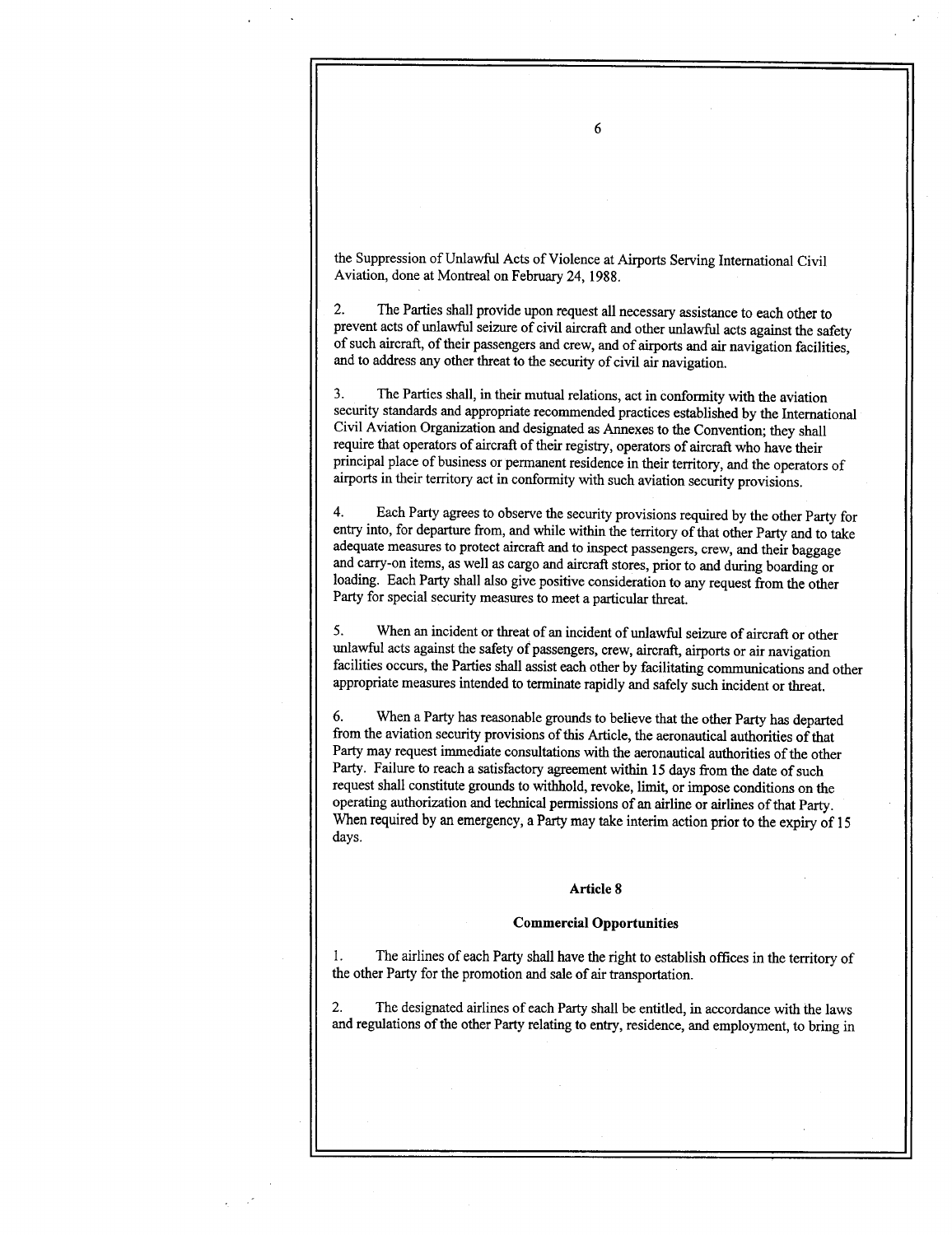and maintain in the territory of the other Party managerial, sales, technical, operational, and other specialist staff required for the provision of air transportation .

7

 $3.$ Each designated airline shall have the right to perform its own ground-handling in the territory of the other Party ("self-handling") or, at its option, select among competing agents for such services in whole or in part. The rights shall be subject only to physical constraints resulting from considerations of airport safety . Where such considerations preclude self-handling, ground services shall be available on an equal basis to all airlines; charges shall be based on the costs of services provided ; and such services shall be comparable to the kind and quality of services as if self-handling were possible .

 $\mathbf{A}$ Any airline of each Party may engage in the sale of air transportation in the territory of the other Party directly and, at the airline's discretion, through its agents, except as may be specifically provided by the charter regulations of the country in which the charter originates that relate to the protection of passenger funds, and passenger cancellation and refund rights. Each airline shall have the right to sell such transportation, and any person shall be free to purchase such transportation, in the currency of that territory or in freely convertible currencies .

5 . Each airline shall have the right to convert and remit to its country, on demand, local revenues in excess of sums locally disbursed. Conversion and remittance shall be permitted promptly without restrictions or taxation in respect thereof at the rate of exchange applicable to current transactions and remittance on the date the carrier makes the initial application for remittance .

6. The airlines of each Party shall be permitted to pay for local expenses, including purchases of fuel, in the territory of the other Party in local currency . At their discretion, the airlines of each Party may pay for such expenses in the territory of the other Party in freely convertible currencies according to local currency regulation .

7. In operating or holding out the authorized services on the agreed routes, any designated airline of one Party may enter into cooperative marketing arrangements such as blocked-space, code-sharing or leasing arrangements, with

a) an airline or airlines of either Party;

b) an airline or airlines of a third country, provided that such third country authorizes or allows comparable arrangements between the airlines of the other Party and other airlines on services to, from and via such third country; and

c) a surface transportation provider of any country ;

provided that all participants in such arrangements (1) hold the appropriate authority and (2) meet the requirements normally applied to such arrangements .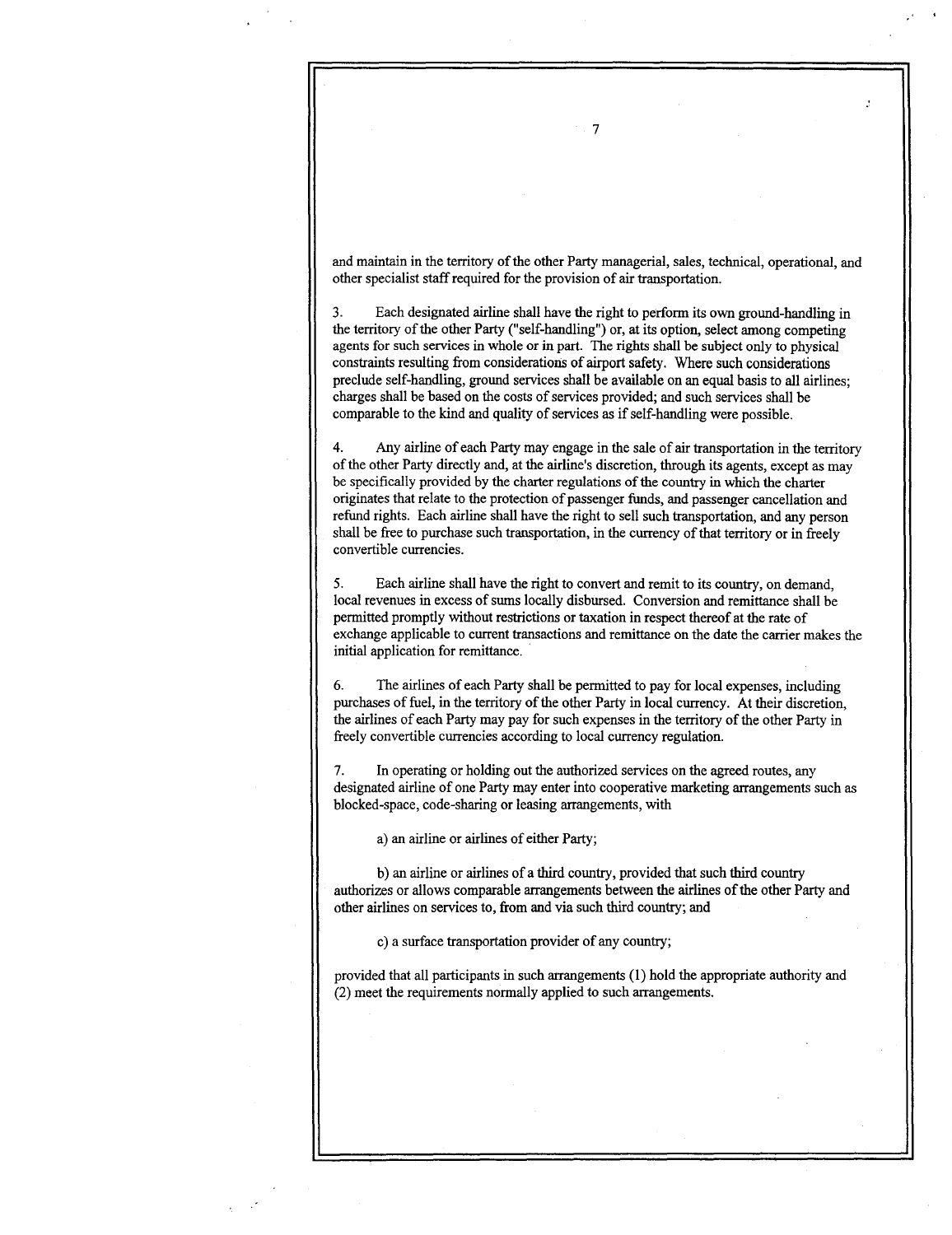8. Notwithstanding any other provision of this Agreement, airlines and indirect providers of cargo transportation of both Parties shall be permitted, without restriction, to employ in connection with international air transportation any surface transportation for cargo to or from any points in the territories of the Parties or in third countries, including transport to and from all airports with customs facilities, and including, where applicable, the right to transport cargo in bond under applicable laws and regulations . Such cargo, whether moving by surface or by air, shall have access to airport customs processing and facilities. Airlines may elect to perform their own surface transportation or to provide it through arrangements with other surface carriers, including surface transportation operated by other airlines and indirect providers of cargo air transportation . Such intermodal cargo services may be offered at a single, through price for the air and surface transportation combined, provided that shippers are not misled as to the facts concerning such transportation.

#### Article 9

### Customs Duties and Charges

1 . On arriving in the territory of one Party, aircraft operated in international air transportation by the designated airlines of the other Party, their regular equipment, ground equipment, fuel, lubricants, consumable technical supplies, spare parts (including engines), aircraft stores (including but not limited to such items of food, beverages and liquor, tobacco and other products destined for sale to or use by passengers in limited quantities during flight), and other items intended for or used solely in connection with the operation or servicing of aircraft engaged in international air transportation shall be exempt, on the basis of reciprocity, from all import restrictions, property taxes and capital levies, customs duties, excise taxes, and similar fees and charges that are (1) imposed by the national authorities, and (2) not based on the cost of services provided, provided that such equipment and supplies remain on board the aircraft.

 $2.$ There shall also be exempt, on the basis of reciprocity, from the taxes, levies, duties, fees and charges referred to in paragraph 1 of this Article, with the exception of charges based on the cost of the service provided :

a. aircraft stores introduced into or supplied in the territory of a Party and taken on board, within reasonable limits, for use on outbound aircraft of an airline of the other Party engaged in international air transportation, even when these stores are to be used on a part of the journey performed over the territory of the Party in which they are taken on board ;

b. ground equipment and spare parts (including engines) introduced into the territory of a Party for the servicing, maintenance, or repair of aircraft of an airline of the other Party used in international air transportation ;

c . fuel, lubricants and consumable technical supplies introduced into or supplied in the territory of a Party for use in an aircraft of an airline of the other Party engaged in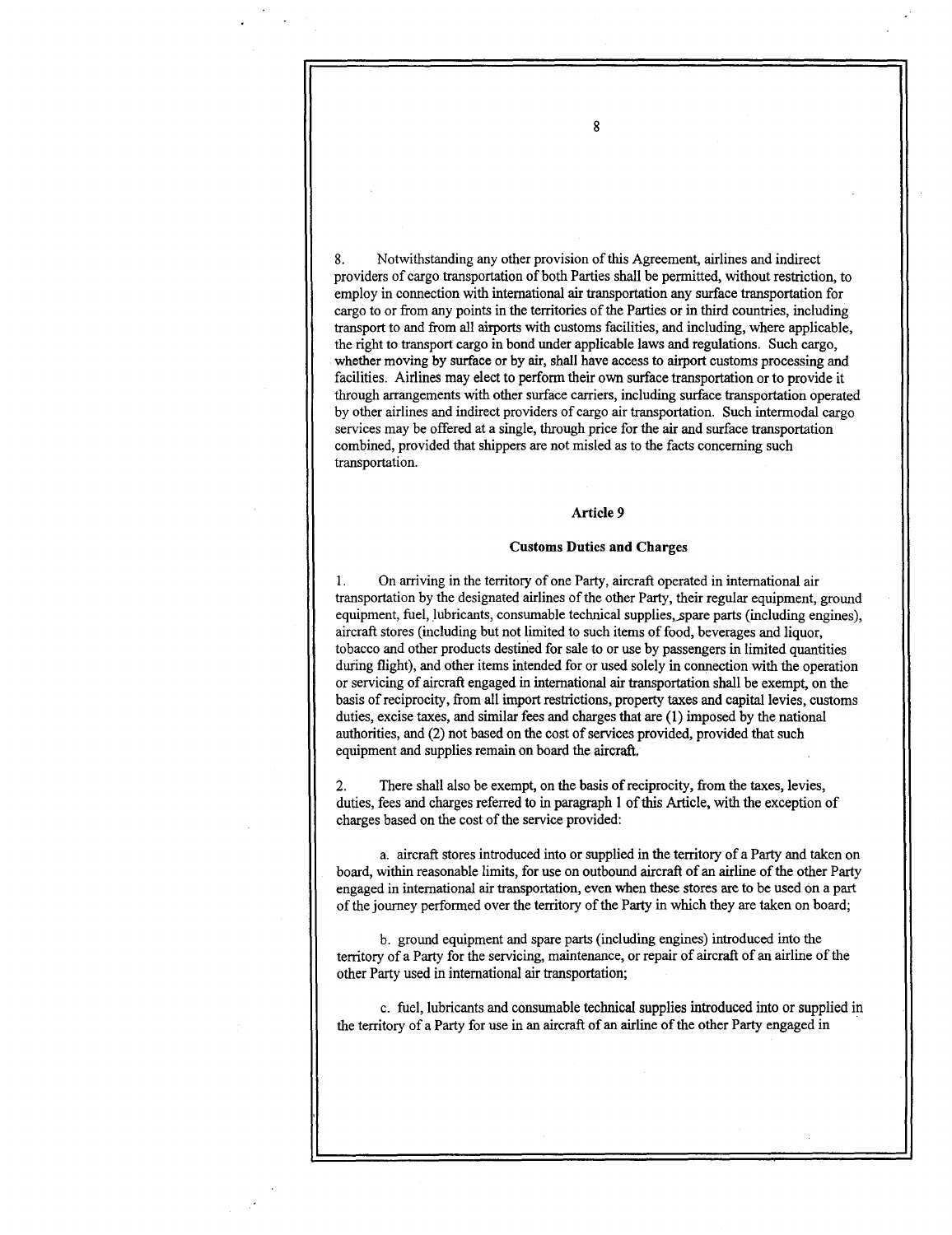international air transportation, even when these supplies are to be used on a part of the journey performed over the territory of the Party in which they are taken on board; and

9

d. promotional and advertising materials introduced into or supplied in the territory of one Party and taken on board, within reasonable limits, for use on outbound aircraft of an airline of the other Party engaged in international air transportation, even when these stores are to be used on a part of the journey performed over the territory of the Party in which they are taken on board.

3 . Equipment and supplies referred to in paragraphs 1 and 2 of this Article may be required to be kept under the supervision or control of the appropriate authorities .

4. The exemptions provided by this Article shall also be available where the designated airlines of one Party have contracted with another airline, which similarly enjoys such exemptions from the other Party, for the loan or transfer in the territory of the other Party of the items specified in paragraphs 1 and 2 of this Article .

# Article 10

### User Charges

**1**. User charges that may be imposed by the competent charging authorities or bodies of each Party on the airlines of the other Party shall be just, reasonable, not unjustly discriminatory, and equitably apportioned among categories of users. In any event, any such user charges shall be assessed on the airlines of the other Party on terms not less favorable than the most favorable terms available to any other airline at the time the charges are assessed .

 $2.$ User charges imposed on the airlines of the other Party may reflect, but shall not exceed, the full cost to the competent charging authorities or bodies of providing the appropriate airport, airport environmental, air navigation, and aviation security facilities and services at the airport or within the airport system. Such charges may include a reasonable return on assets, after depreciation . Facilities and services for which charges are made shall be provided on an efficient and economic basis .

3 . Each Party shall encourage consultations between the competent charging authorities or bodies in its territory and the airlines using the services and facilities, and shall encourage the competent charging authorities or bodies and the airlines to exchange such information as may be necessary to permit an accurate review of the reasonableness of the charges in accordance with the principles of paragraphs 1 and 2 of this Article. Each Party shall encourage the competent charging authorities to provide users with reasonable notice of any proposal for changes in user charges to enable users to express their views befors changes are made .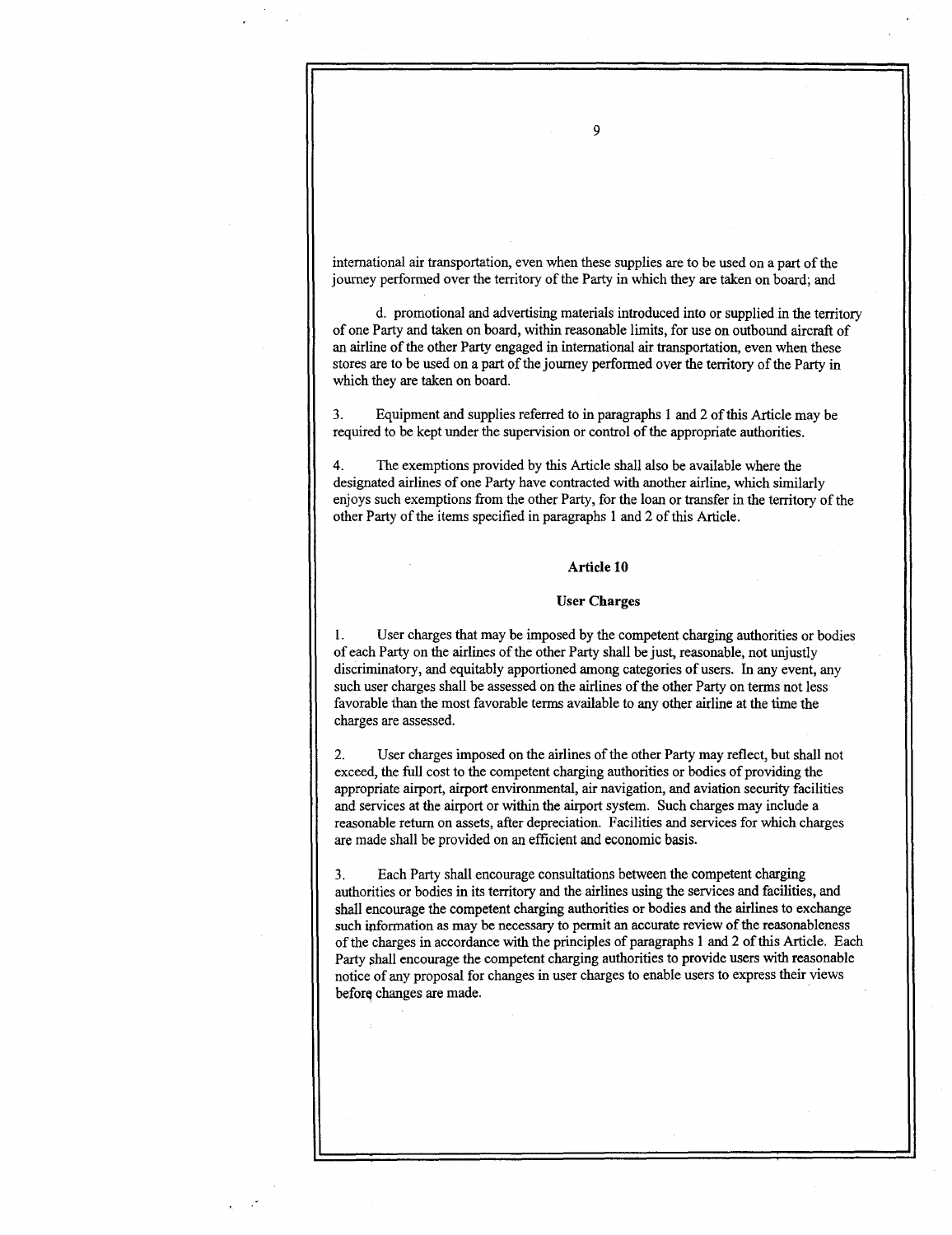Neither Party shall be held, in dispute resolution procedures pursuant to Article 15, to be in breach of a provision of this Article, unless (1) it fails to undertake a review of the charge or practice that is the subject of complaint by the other Party within a reasonable amount of time; or (2) following such a review it fails to take all steps within its power to remedy any charge or practice that is inconsistent with this Article .

 $\ddot{\phantom{0}}$ 

### Article 11

### Fair Competition

1. Each Party shall allow a fair and equal opportunity for the designated airlines of both Parties to compete in providing the international air transportation governed by this Agreement.

 $2.$ Each Party shall allow each designated airline to determine the frequency and capacity of the international air transportation it offers based upon commercial considerations in the marketplace . Consistent with this right, neither Party shall unilaterally limit the volume of traffic, frequency or regularity of service, or the aircraft type or types operated by the designated airlines of the other Party, except as may be required for customs, technical, operational, or environmental reasons under uniform conditions consistent with Article 15 of the Convention.

3 . Neither Party shall impose on the other Party's designated airlines a first-refusal requirement, uplift ratio, no-objection fee, or any other requirement with respect to capacity, frequency or traffic that would be inconsistent with the purposes of this Agreement.

 $4.$ Neither Party shall require the filing of schedules, programs for charter flights, or operational plans by airlines of the other Party for approval, except as may be required on a non-discriminatory basis to enforce the uniform conditions foreseen by paragraph 2 of this Article or as may be specifically authorized in an Annex to this Agreement . If a Party requires filings for information purposes, it shall minimize the administrative burdens of filing requirements and procedures on air transportation intermediaries and on designated airlines of the other Party .

# Article 12

## Pricing

1 . Each Party shall allow prices for air transportation to be established by each designated airline based upon commercial considerations in the marketplace . Intervention by the Parties shall be limited to :

a. prevention of unreasonably discriminatory prices or practices;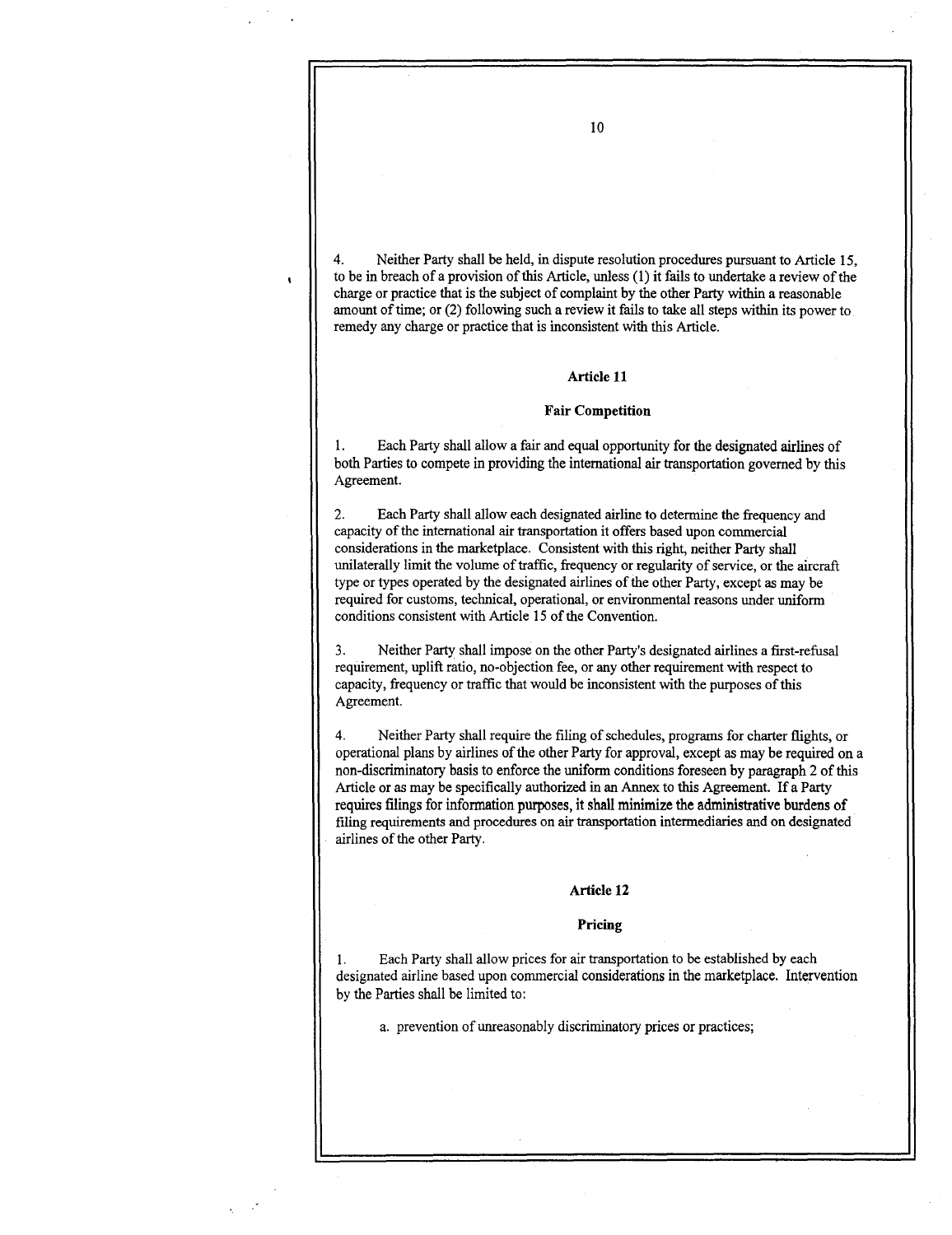b. protection of consumers from prices that are unreasonably high or restrictive due to the abuse of a dominant position;

c. protection of airlines from prices that are artificially low due to direct or indirect governmental subsidy or support; and

d. protection of airlines from abuses of a dominant position resulting from prices that are unjustifiably low, taking account of the costs to the initiating airline of providing the services or facilities to which they relate, where evidence exists as to an intent to eliminate competition .

2. Each Party may require notification to or filing with its aeronautical authorities of prices to be charged to or from its territory by airlines of the other Party . Notification or filing by the airlines of both Parties may be required no more than 30 days before the proposed date of effectiveness . In individual cases, notification or filing may be permitted on shorter notice than normally required. Neither Party shall require the notification or filing by airlines of the other Party of prices charged by charterers to the public, except as may be required on a non-discriminatory basis for information purposes .

3 . Neither Party shall take unilateral action to prevent the inauguration or continuation of a price proposed to be charged or charged by (1) an airline of either Party for international air transportation between the territories of the Parties, or (2) an airline of one Party for international air transportation between the territory of the other Party and any other country, including in both cases transportation on an interline or intraline basis . If either Party believes that any such price is inconsistent with the considerations set forth in paragraph I of this Article, it shall request consultations and notify the other Party of the reasons for its dissatisfaction as soon as possible. These consultations shall be held not later than 30 days after receipt of the request, and the Parties shall cooperate in securing information necessary for reasoned resolution of the issue . If the Parties reach agreement with respect to a price for which a notice of dissatisfaction has been given, each Party shall use its best efforts to put that agreement into effect. Without such mutual agreement, the price shall go into effect or continue in effect.

# Article 13

### Consultations

Either Party may, at any time, request consultations relating to this Agreement, Such consultations shall begin at the earliest possible date, but not later than 60 days from the date the other Party receives the request unless otherwise agreed.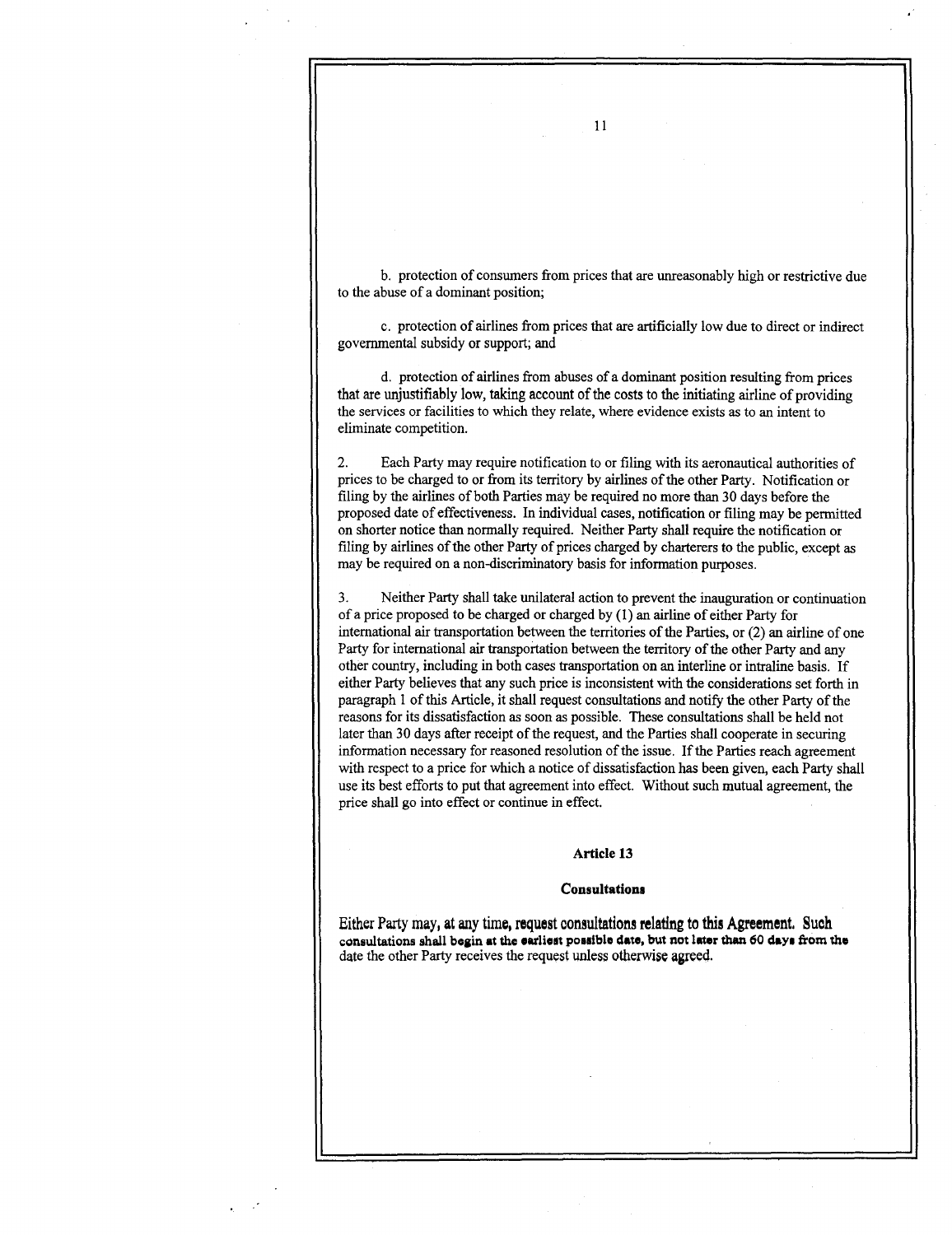# Article 14

# Amendment

I . If either of the Parties desires to amend any provision of this Agreement, and the Parties agree thereto, such amendment shall be effected either by a supplementary agreement or by an exchange of notes.

2. In the event of the conclusion of any general multilateral convention concerning air transportation to which both Parties become bound, the Parties shall consult to determine whether and to what extent the present Agreement should be amended.

### Article 15

### Settlement of Disputes

1 . Any dispute arising under this Agreement, except those that may arise under paragraph 3 of Article 12 (Pricing), that is not resolved by a first round of formal consultations may be referred by agreement of the Parties for decision to some person or body. If the Parties do not so agree, the dispute shall, at the request of either Party, be submitted to arbitration in accordance with the procedures set forth below .

2. Arbitration shall be by a tribunal of three arbitrators to be constituted as follows :

a. Within 30 days after the receipt of a request for arbitration, each Party shall name one arbitrator. Within 60 days after these two arbitrators have been named, they shall by agreement appoint a third arbitrator, who shall act as President of the arbitral tribunal;

b . If either Party fails to name an arbitrator, or if the third arbitrator is not appointed in accordance with subparagraph a of this paragraph, either Party may request the President of the Council of the International Civil Aviation Organization to appoint the necessary arbitrator or arbitrators within 30 days . If the President of the Council is of the same nationality as one of the Parties, the most senior Vice President who is not disqualified on that ground shall make the appointment.

3 . Except as otherwise agreed by the Parties, the arbitral tribunal shall determine the limits of its jurisdiction in accordance with this Agreement and shall establish its own procedural rules, and shall determine the place of arbitration, having regard to the circumstances of the case. The tribunal, once formed, may recommend interim relief measures pending its final determination. At the direction of the tribunal or at the request of either of the Parties, a conference to determine the precise issues to be arbitrated and the specific procedures to be followed shall be held not later than 15 days after the tribunal is fully constituted.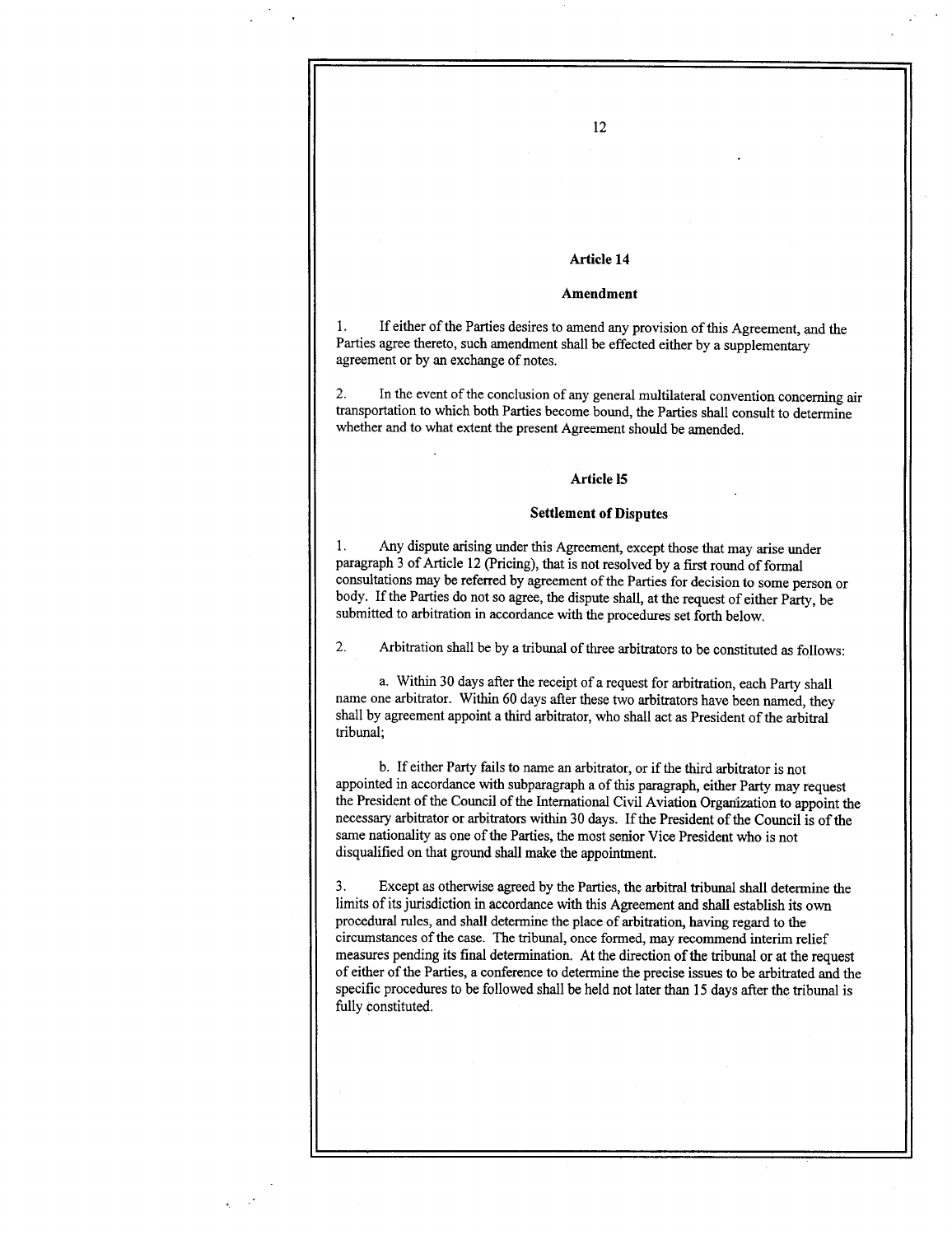4 . Except as otherwise agreed or as directed by the tribunal, each Party shall submit a memorandum within 45 days of the time the tribunal is fully constituted . Replies shall be due 60 days later. The tribunal shall hold a hearing at the request of either Party or on its own initiative within 15 days after replies are due .

5. The tribunal shall attempt to render a written decision within 30 days after completion of the hearing or, if no hearing is held, after the date both replies are submitted. The decision of the majority of the tribunal shall prevail.

6. The Parties may submit requests for clarification of the decision within 15 days after it is rendered and any clarification given shall be issued within 15 days of such request.

7. Each Party shall, to the degree consistent with its national law, give full effect to any decision or award of the arbitral tribunal.

8. The expenses of the arbitral tribunal, including the fees and expenses of the arbitrators, shall be shared equally by the Parties . Any expenses incurred by the President of the Council of the International Civil Aviation Organization in connection with the procedures of paragraph 2b of this Article shall be considered to be part of the expenses of the arbitral tribunal.

### Article 16

### **Termination**

Either Party may, at any time, give notice in writing to the other Party of its decision to terminate this Agreement. Such notice shall be sent simultaneously to the International Civil Aviation Organization. This Agreement shall terminate at midnight (at the place of receipt of the notice to the other Party) immediately before the first anniversary of the date of receipt of the notice by the other Party, unless the notice is withdrawn by agreement of the Parties before the end of this period.

### Article 17

# Registration with ICAO

This Agreement and all amendments thereto shall be registered with the International Civil Aviation Organization.

13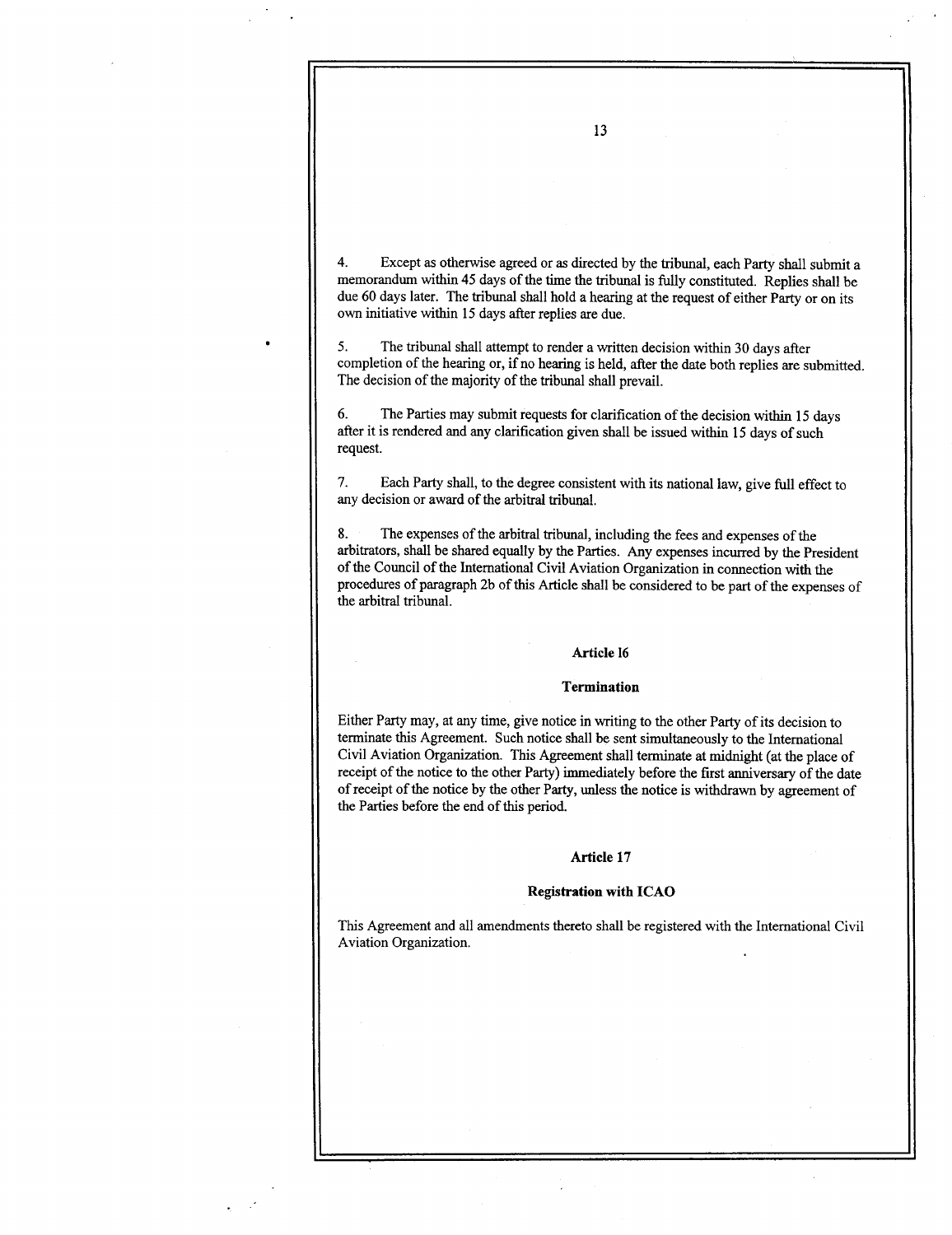# Article 18

### Entry into Force

1 This Agreement shall be provisionally applied from the date of signature and shall enter into force upon an exchange of notes confirming completion of all necessary internal procedures by each Party. 14<br>
14<br>
Article 1<br>
Article 1<br>
Entry into 1<br>
1. This Agreement shall be provisionally approximate of notes confirm<br>
and the provisionally approximate of notes confirmed<br>
procedures by each Party.

> $2.$ Upon entry into force, this Agreement shall supersede the Air Services Agreement between the United States of America and the United Kingdom of Great Britain and Northern Ireland, signed at Bermuda February 11, 1946, as continued in force between the United States of America and the Republic of Ghana pursuant to the agreement relating to treaty rights and obligations assumed by Ghana upon independence, effected by exchange of notes at Accra September 4 and December 21, 1957 and February 12, 1958, and the Agreement between the United States of America and the Republic of Ghana modifying the Air Services Agreement of February 11, 1946, effected by exchange of notes at Accra September 26 and October 13, 1994.

IN WITNESS WHEREOF, the undersigned, being duly authorized by their respective Governments, have signed this Agreement.

DONE at Washington, this eleventh day of October, 2000, in duplicate, in the English language.

FOR THE GOVERNMENT OF THE UNITED STATES OF AMERICA:

FOR THE GOVERNMENT OF THE REPUBLIC OF GHANA:

 $\overline{\mathcal{P}}$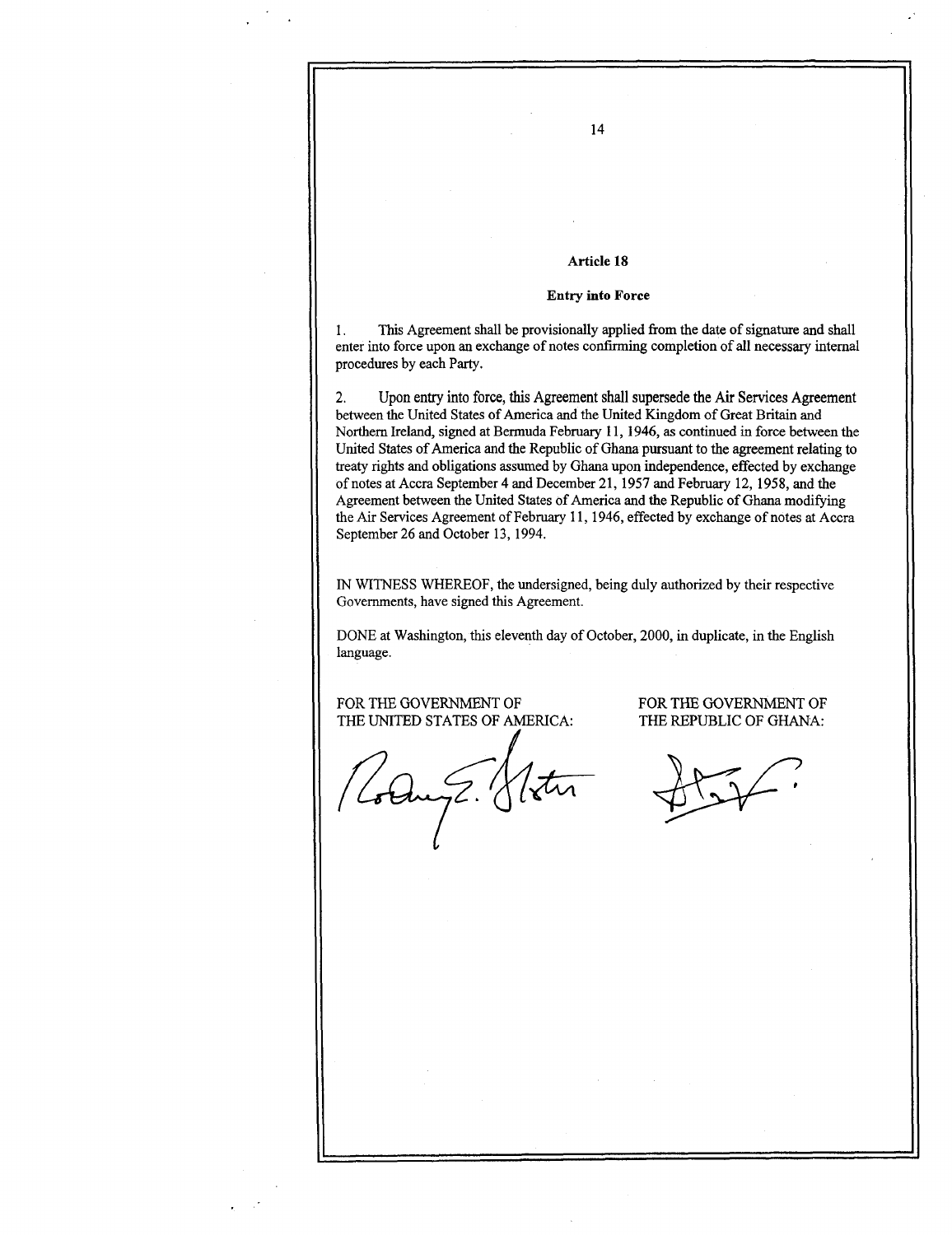# ANNEX I

#### Scheduled Air Transportation

### Section 1

### Routes

Airlines of each Party designated under this Annex shall, in accordance with the terms of their designation, be entitled to perform scheduled international air transportation between points on the following routes :

A. Routes for the airline or airlines designated by the Government of the United States:

1 . From points behind the United States via the United States and intermediate points to a point or points in Ghana and beyond.

2. For all-cargo service or services, between Ghana and any point or points .

B. Routes for the airline or airlines designated by the Government of the Republic of Ghana:

1 . From points behind Ghana via Ghana and intermediate points to a point or points in the United States and beyond.

**2.** For all-cargo service or services, between the United States and any point or points .

## Section 2

#### Operational Flexibility

Each designated airline may, on any or all flights and at its option:

1 . operate flights in either or both directions;

2. combine different flight numbers within one aircraft operation;

<sup>3</sup> . serve behind, intermediate, and beyond points and points in the territories of the Parties on the routes in any combination and in any order;

 $4.$ omit stops at any point or points;

5 . transfer traffic from any of its aircraft to any of its other aircraft at any point on the routes; and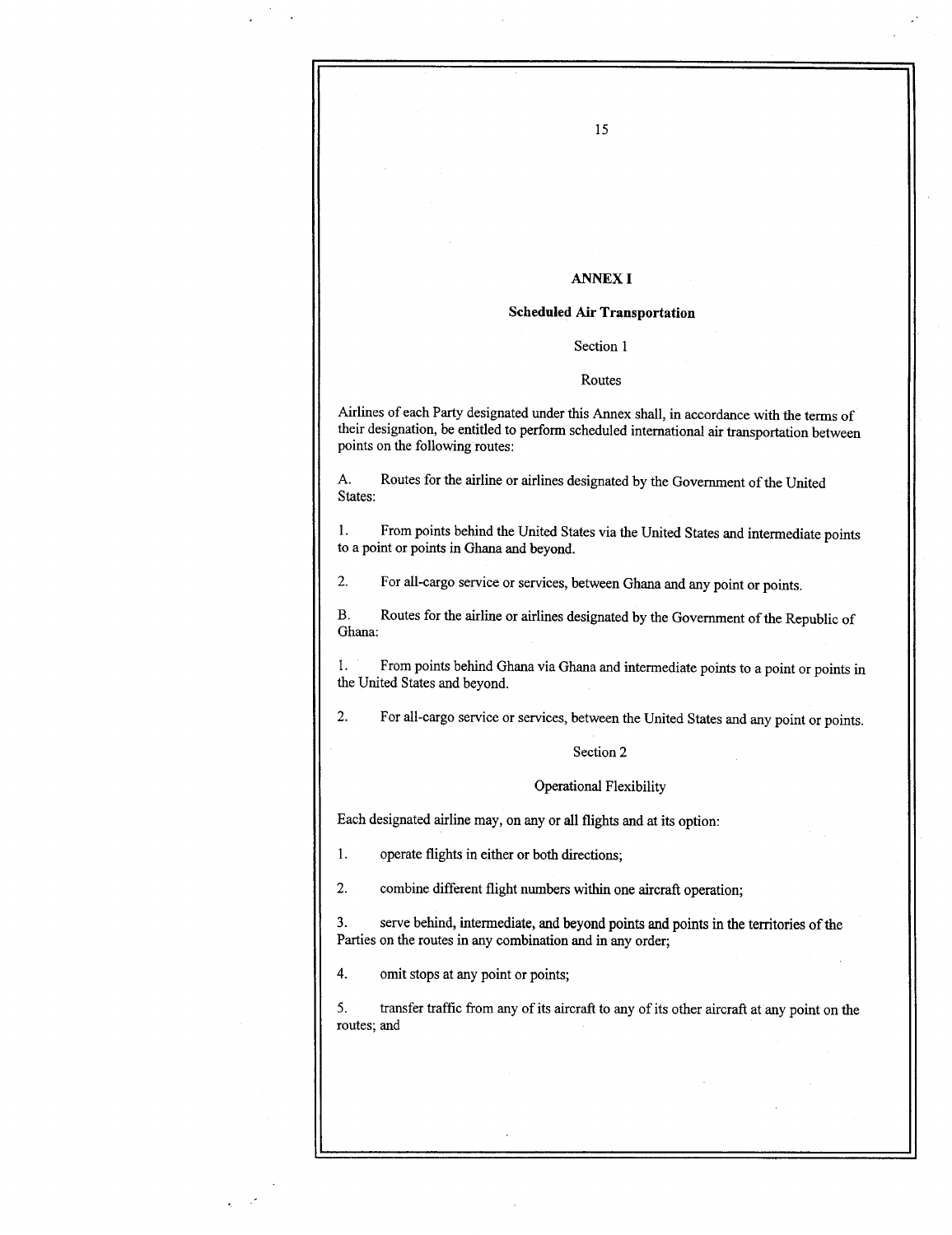6. serve points behind any point in its territory with or without change of aircraft or flight number and may hold out and advertise such services to the public as through services;

without directional or geographic limitation and without loss of any right to carry traffic otherwise permissible under this Agreement; provided that, with the exception of all-cargo services, the service serves a point in the territory of the Party designating the airline .

#### Section 3

# Change of Gauge

On any segment or segments of the routes above, any designated airline may perform international air transportation without any limitation as to change, at any point on the route, in type or number of aircraft operated; provided that, with the exception of all-cargo services, in the outbound direction, the transportation beyond such point is a continuation of the transportation from the territory of the Party that has designated the airline and, in the inbound direction, the transportation to the territory of the Party that has designated the airline is a continuation of the transportation from beyond such point.

### ANNEX II

#### Charter Air Transportation

Section 1

A. Airlines of each Party designated under this Annex shall, in accordance with the terms of their designation, have the right to carry international charter traffic of passengers (and their accompanying baggage) and/or cargo (including, but not limited to, freight forwarder, split, and combination (passenger/cargo) charters):

**1**. Between any point or points in the territory of the Party that has designated the airline and any point or points in the territory of the other Party; and

 $2.$ Between any point or points in the territory of the other Party and any point or points in a third country or countries, provided that, except with respect to cargo charters, such service constitutes part of a continuous operation, with or without a change of aircraft, that includes service to the homeland for the purpose of carrying local traffic between the homeland and the territory of the other Party.

B. In the performance of services covered by this Annex, airlines of each Party designated under this Annex shall also have the right: (1) to make stopovers at any points whether within or outside of the territory of either Party; (2) to carry transit traffic through the other Party's territory ; (3) to combine on the same aircraft traffic originating in one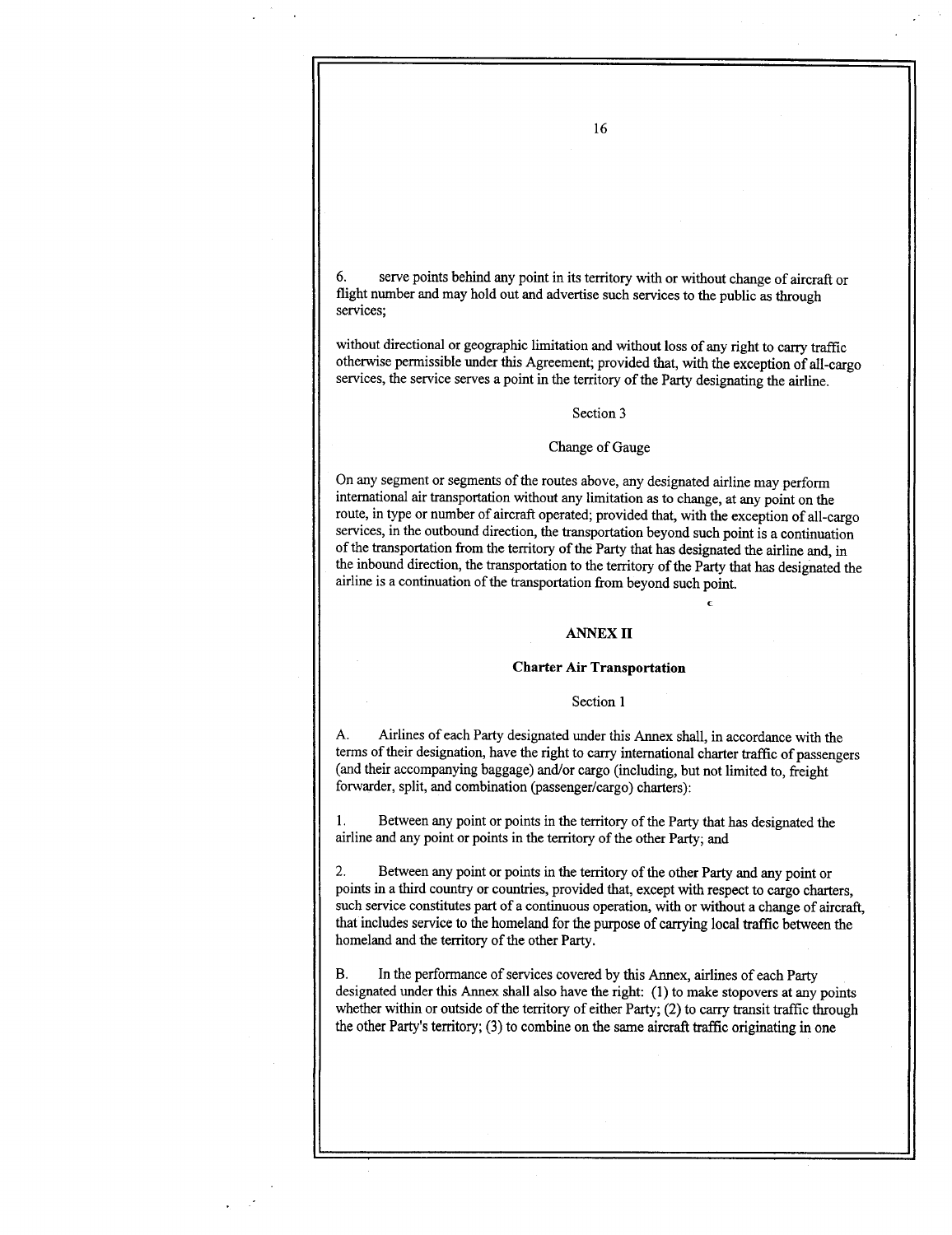Party's territory, traffic originating in the other Party's territory, and traffic originating in third countries; and (4) to perform international air transportation without any limitation as to change, at any point on the route, in type or number of aircraft operated; provided that, except with respect to cargo charters, in the outbound direction, the transportation beyond such point is a continuation of the transportation from the territory of the Party that has designated the airline and in the inbound direction, the transportation to the territory of the Party that has designated the airline is a continuation of the transportation from beyond such point.

C. Each Party shall extend favorable consideration to applications by airlines of the other Party to carry traffic not covered by this Annex on the basis of comity and reciprocity.

#### Section 2

A. Any airline designated by either Party performing international charter air transportation originating in the territory of either Party, whether on a one-way or roundtrip basis, shall have the option of complying with the charter laws, regulations, and rules either of its homeland or of the other Party . If a Party applies different rules, regulations, terms, conditions, or limitations to one or more of its airlines, or to airlines of different countries, each designated airline shall be subject to the least restrictive of such criteria .

B. However, nothing contained in the above paragraph shall limit the rights of either Party to require airlines designated under this Annex by either Party to adhere to requirements relating to the protection of passenger funds and passenger cancellation and refund rights.

# Section 3

Except with respect to the consumer protection rules referred to in the preceding paragraph above, neither Party shall require an airline designated under this Annex by the other Party, in respect of the carriage of traffic from the territory of that other Party or of a third country on a one-way or round-trip basis, to submit more than a declaration of conformity with the applicable laws, regulations and rules referred to under section 2 of this Annex or of a waiver of these laws, regulations, or rules granted by the applicable aeronautical authorities .

### ANNEX III

# Principles of Non-Discrimination Within and Competition among Computer Reservations Systems

Recognizing that Article 11 (Fair Competition) of this Agreement guarantees the airlines of both Parties "a fair and equal opportunity to compete,"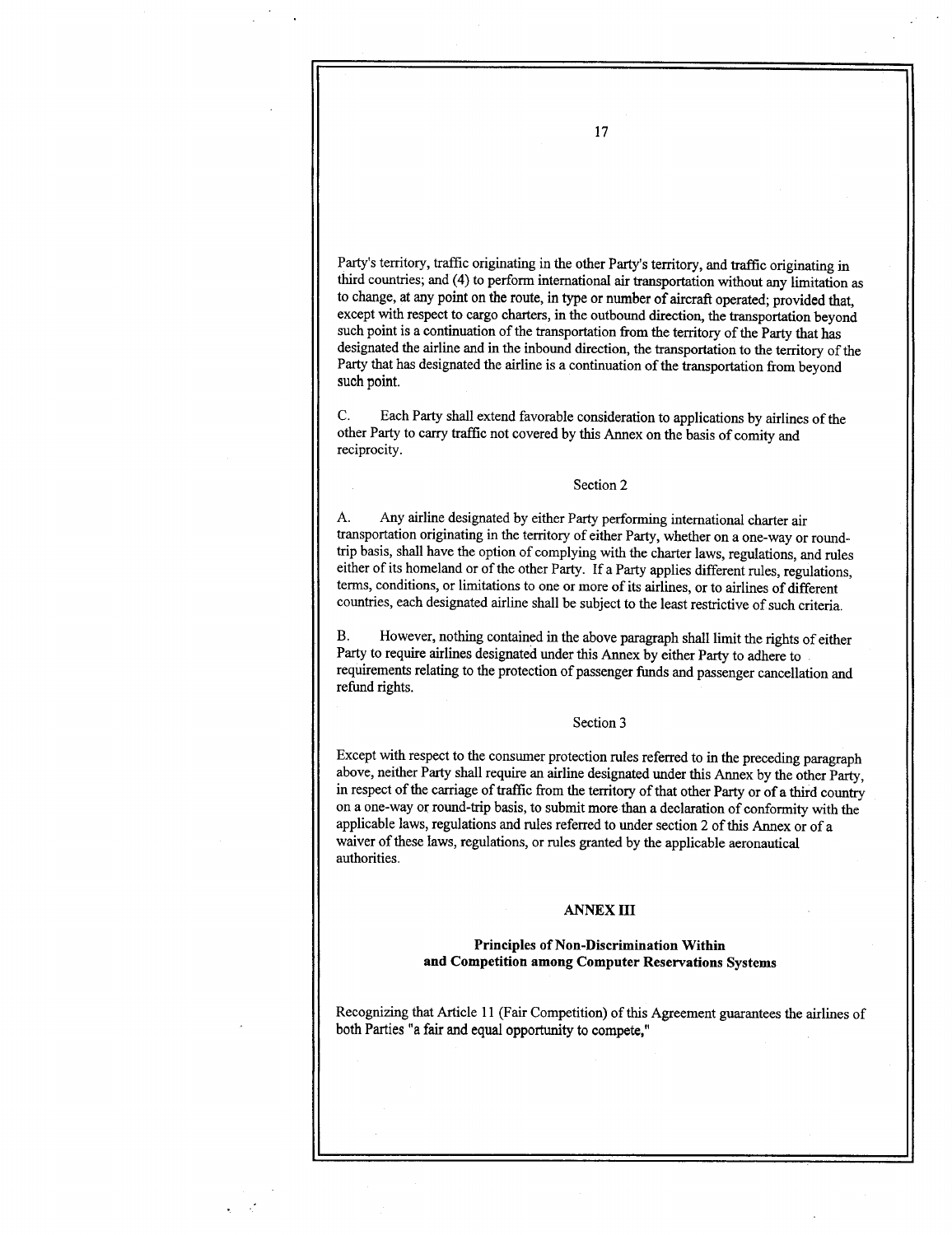Considering that one of the most important aspects of the ability of an airline to compete is its ability to inform the public of its services in a fair and impartial manner, and that, therefore, the quality of information about airline services available to travel agents who directly distribute such information to the traveling public and the ability of an airline to offer those agents competitive computer reservations systems (CRSs) represent the foundation for an airline's competitive opportunities, and

Considering that it is equally necessary to ensure that the interests of the consumers of air transport products are protected from any misuse of such information and its misleading presentation and that airlines and travel agents have access to effectively competitive computer reservations systems :

1 . The Parties agree that CRSs will have integrated primary displays for which :

a . Information regarding international air services, including the construction of connections on those services, shall be edited and displayed based on non-discriminatory and objective criteria that are not influenced, directly or indirectly, by airline or market identity. Such criteria shall apply uniformly to all participating airlines.

b. CRS data bases shall be as comprehensive as possible.

c. CRS vendors shall not delete information submitted by participating airlines; such information shall be accurate and transparent; for example, code-shared and changeof-gauge flights and flights with stops should be clearly identified as having those characteristics .

d . All CRSs that are available to travel agents who directly distribute information about airline services to the traveling public in either Party's territory shall not only be obligated to, but shall also be entitled to, operate in conformance with the CRS rules that apply in the territory where the CRS is being operated .

e. Travel agents shall be allowed to use any of the secondary displays available through the CRS so long as the travel agent makes a specific request for that display .

 $2.$ A Party shall require that each CRS vendor operating in its territory allow all airlines willing to pay any applicable non-discriminatory fee to participate in its CRS . A Party shall require that all distribution facilities that a system vendor provides shall be offered on a non-discriminatory basis to participating airlines . A Party shall require that CRS vendors display, on a non-discriminatory, objective, carrier-neutral and marketneutral basis, the international air services of participating airlines in all markets in which they wish to sell those services . Upon request, a CRS vendor shall disclose details of its data base update and storage procedures, its criteria for editing and ranking information, the weight given to such criteria, and the criteria used for selection of connect points and inclusion of connecting flights.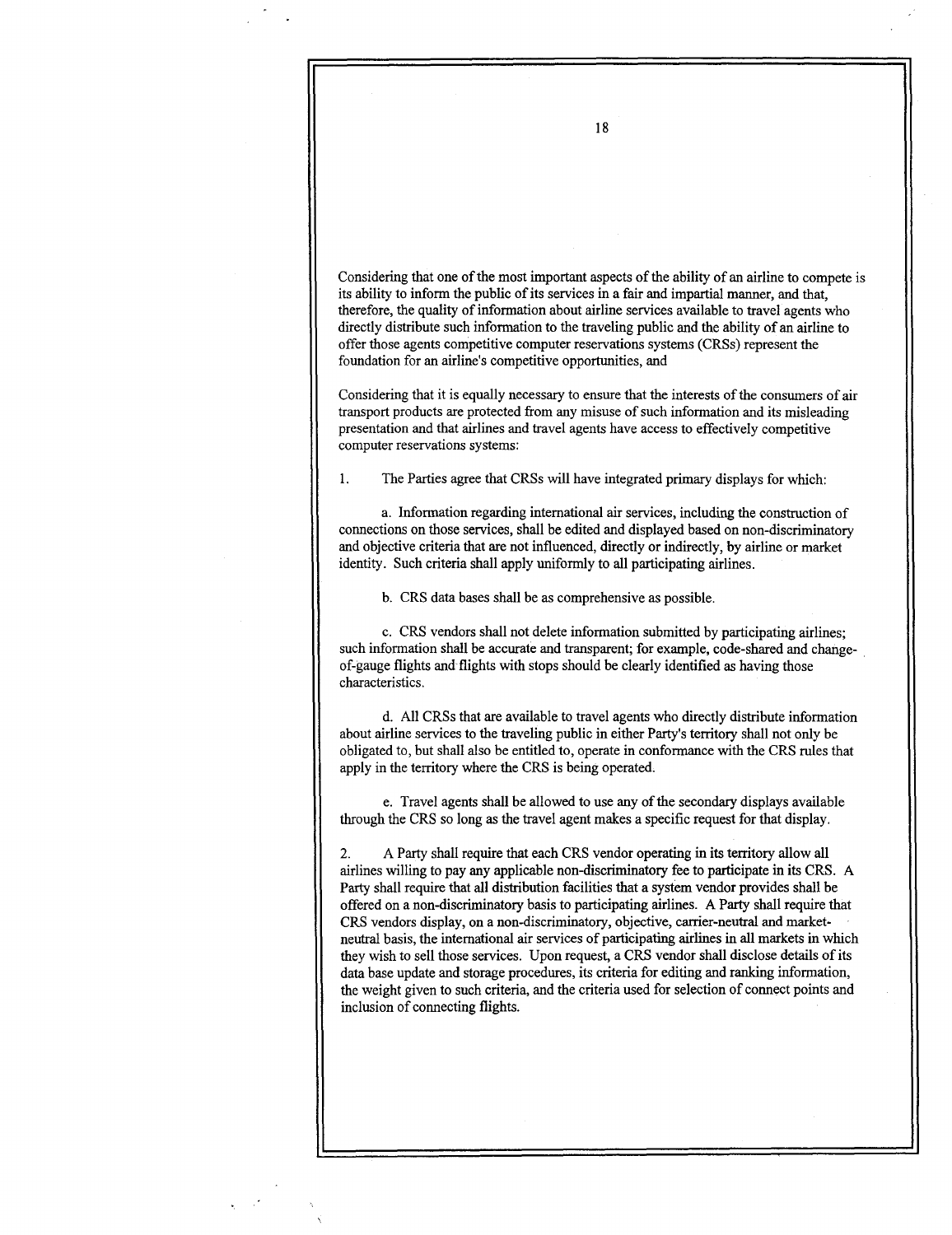3 . CRS vendors operating in the territory of one Party shall be entitled to bring in, maintain, and make freely available their CRSs to travel agencies or travel companies whose principal business is the distribution of travel-related products in the territory of the other Party if the CRS complies with these principles .

 $4.$ Neither Party shall, in its territory, impose or permit to be imposed on the CRS vendors of the other Party more stringent requirements with respect to access to and use of communication facilities, selection and use of technical CRS hardware and software, and the technical installation of CRS hardware, than those imposed on its own CRS vendors .

5 . Neither Party shall, in its territory, impose or permit to be imposed on the CRS vendors of the other Party more restrictive requirements with respect to CRS displays (including edit and display parameters), operation, or sale than those imposed on its own CRS vendors.

6. CRSs in use in the territory of one Party that comply with these principles and other relevant non-discriminatory regulatory, technical, and security standards shall be entitled to effective and unimpaired access in the territory of the other Party . One aspect of this is that a designated airline shall participate in such a system as fully in its homeland territory as it does in any system offered to travel agents in the territory of the other Party. Owners/operators of CRSs of one Party shall have the same opportunity to own/operate CRSs that conform to these principles within the territory of the other Party as do owners/operators of that Party . Each Party shall ensure that its airlines and its CRS vendors do not discriminate against travel agents in their homeland territory because of their use or possession of a CRS also operated in the territory of the other Party .

# ANNEX IV

### Transitional Provisions

### Section I

The following provisions shall expire on March 31, 2006:

A. Ground-handling in Ghana. Notwithstanding the provisions of Article 8. paragraph 3, U .S . airlines shall be entitled to ground-handling rights at Accra's Kotoka International Airport only to the degree consistent with contractual obligations governing ground-handling at that airport that are in effect on March 16, 2000.

B. Passenger charter operations. Notwithstanding Annex II, Article 11(4), or any other provision of this Agreement, U .S . airlines engaging in passenger charter air transportation to and from Ghana must comply with all applicable Ghanaian laws, rules, and regulations relating to advance purchases and ground packages.